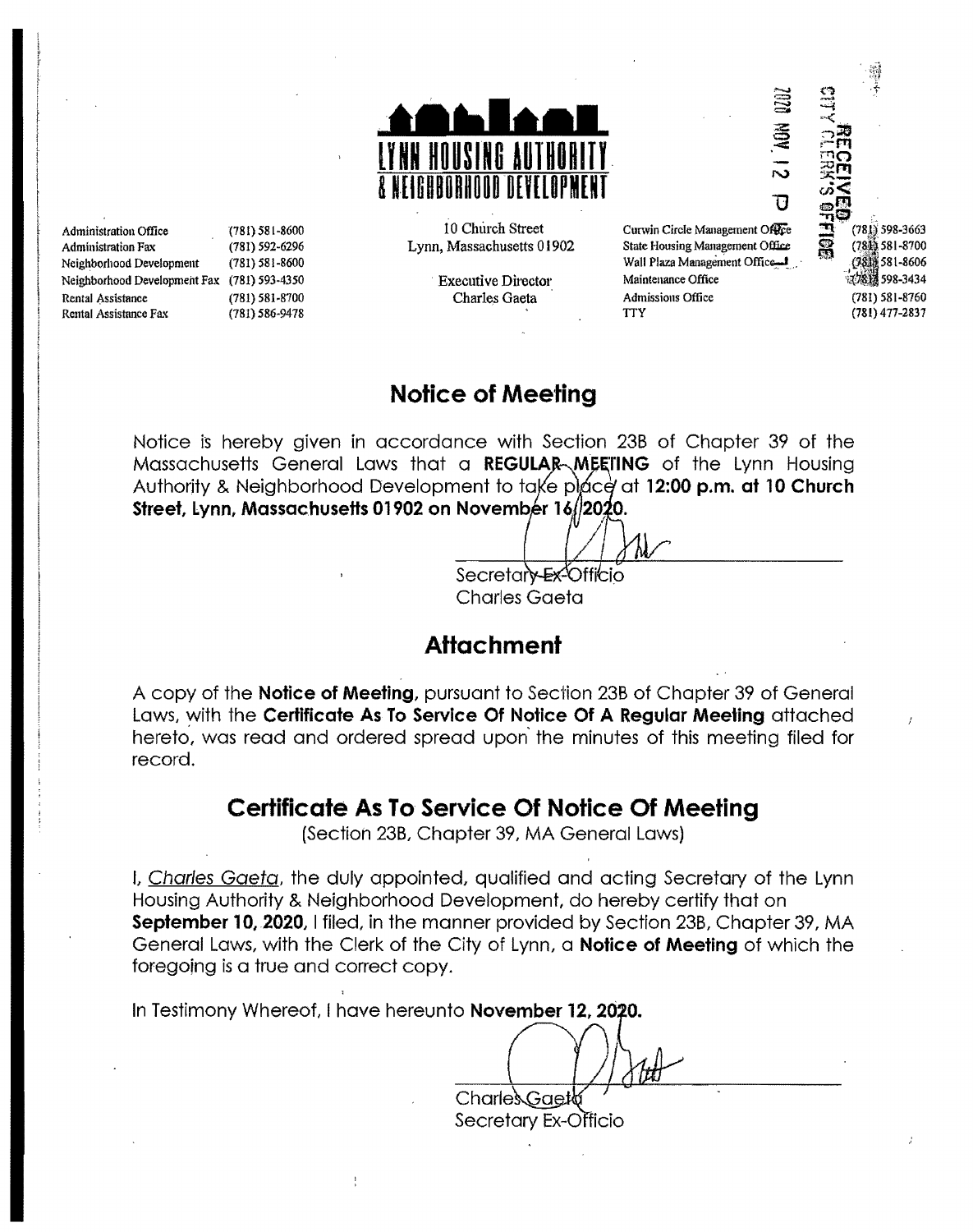

Administration Office (781) 581-8600 10 Church Street Curvin Circle Management Office (781) 598-3663<br>Administration Fax (781) 592-6296 19700 Lynn, Massachusetts 01902 State Housing Management Office (781) 581-8700 Administration Fax (781) 592-6296 Lynn, Massachusetts 01902 State Housing Management Office (781) 581-8700<br>Neighborhood Development (781) 581-8606 State 1910 State Housing Management Office (781) 581-8606 Neighborhood Development (781) 581-8606<br>Neighborhood Development Fax (781) 593-4350 Wall Plaza Management Office (781) 598-3434 Wall Plaza Management Office Neighborhood Development Fax (781) 593-4350 Executive Director Maintenance Office . (781) 598-3434 . (781) 598-3434<br>Rental Assistance . (781) 581-8700 . Charles Gaeta . Admissions Office . (781) 581-8760 Rental Assistance (781) 581-8700 Charles Gaeta Admissions Office (781) 581-8760 Rental Assistance Fax (781) 586-9478 TTY

 $\cong$ 

 $\widetilde{\mathbb{S}}$  $=$ 

N

t'l)

\*್<br>೧⊉  $- \overline{m}$  $\Box$ ෆ  $\mathbb{R}$ ળં≨

(781) 477-2837

# Clerk's **Certificate** ~ ~

I, Janet Rowe, hereby certify that I am the duly appointed, qualified City Clefeof the C of Lynn Massachusetts wherein the Lynn Housing Authority & Neighborhood Development has been appointed and;

- 1. That a **Notice of Meeting** of said Lynn Housing Authority & Neighborhood Development, a copy of which is annexed hereto, to be held on **November 16, 2020 at 12:00pm.** at 10 Church Street, Lynn, Massachusetts 01902, was filed with me at least forty-etght hours prior to the stated time of said meeting, and;
- 2. That I immediately caused copies of the said **Notice of Meeting** to be posted publicly in my office and at the rear of City Hall on the official bulletin boards of the City of Lynn, and;
- 3. That the posting of the above notice was made pursuant to the provisions of Section 23B of Chapter 39 of the General Laws of Massachusetts, as amended (C. 626, Acts 1958).

ant L. K

it Rowe. City Clerk, Lynn Massachusetts

Seal of the City of Lynn

Date: **11/13/20**